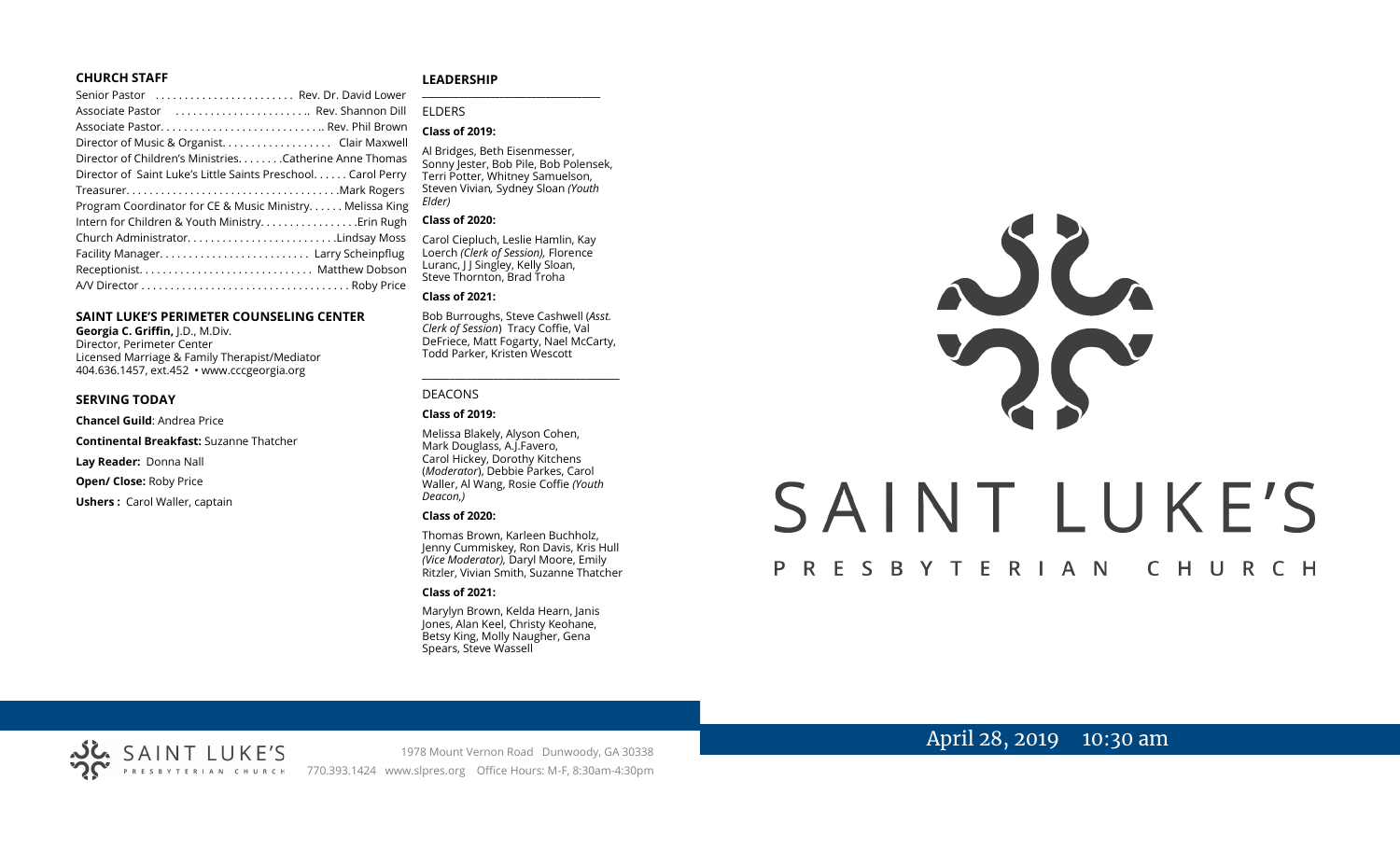

1978 Mount Vernon Road • Dunwoody, Georgia 30338 770.393.1424 • www.slpres.org

## **April 28, 2019**

2nd Sunday of Easter

#### **Liturgical Color:** White

*Liturgical colors can orient us to the season of the church year and help to engage the sense of sight in worship. White is used for special days or seasons for the redemptive work of Jesus, such as Christmas and Easter.*

**Flowers:** *The sanctuary flowers are in celebration of Heyward and Kristen Wescott's 25th Wedding Anniversary on April 30.*

# **SUNDAY SCHEDULE**

8:15am Chapel Communion Service 9:15am Sunday School 10:30am Sanctuary Worship Service

# MISSION

Responding to God's call and empowered by the Holy Spirit, we invite all to join us in knowing, serving, and sharing Jesus Christ here and around the world.

VISION

To be a beacon of faith, hope, and love– every member an active disciple in Christ's ministry.

# **WELCOME, GUESTS!**

**DURING** the Welcome, please print the requested information on the Friendship Pad and pass the Friendship Pad down the pew.

**AFTER** the worship service, please join us outside the Sanctuary where our Pastors or a church officer will be available to answer questions and provide you with a loaf of freshly-baked bread.

**FOR MORE** information about our programs, ministries or membership, please contact one of our Pastors at 770.393.1424, or visit our website: slpres.org.

# **THAT ALL MAY WORSHIP**

**ASSISTIVE** A hearing loop is accessible by switching hearing aids to T-coil. Also, large print hymnals and back cushions are available. Please contact an usher for further assistance.

**CHILDREN** are a precious part of our church family, and we welcome them in worship. Worship activity sheets and tactile activities are available on the blue Worship Carts in the back of the sanctuary. Each week, children are invited to walk up for an age-appropriate message during "Tell Us Our Story." After that time, they may remain in worship, go to Faithful Friends (K-2nd) or go to child care (PreK and younger).



**2019 HABITAT HOUSE—** The work continues for four more Saturdays with a jump over Memorial Day weekend. We need 15 volunteers for each work day! For more details or to volunteer, go to slpres.org.

#### **2019 VBS: SEEKING SAFARI LEADERS—**

We're not LION! We NEED VBS volunteers! Go to the Volunteer tab at slpres.org to view all the various volunteer opportunities! Contact Stephanie McGoldrick, tsmcgoldrick@gmail.com, with questions.

**PW SPRING GATHERING —** The Presbyterian Women's (PW) Annual Spring Gathering will be on May 6 at 6 pm. All women are invited to enjoy fellowship, potluck dinner, and worship service. Please register on the poster in the lobby. Questions? Contact Sandra DuBois at [sandradubois@bellsouth.net](mailto:sandradubois@bellsouth.net)

**CHASTAIN AT SAINT LUKE'S —** This perennial favorite returns on May 5, featuring popular music from the Broadway stage and highlighting our own talented church members. Bring your own picnic supper! All are invited! Walk ups are welcome, or reserve a table at slpres.org.

**IOH MEAL NEEDED MAY 16 —** Interfaith Outreach Home (IOH) volunteer needed to provide a meal for 10 adults and 15 children on May 16. Contact Al Bridges, bridgtr@aol.com.

## **FLORIDA PANHANDLE REBUILD TRIP, JULY**

**15-17—** Saint Luke's has the opportunity to partner with Hope Panhandle, Inc., to help reach out to those who continue to need assistance rebuilding their homes and lives after Hurricane Michael made landfall six months ago. For more information, visit slpres.org or contact Shannon Dill, shannondill@slpres.org.

**NEW MEMBER INQUIRER'S CLASS**— If you are interested in learning more about Saint

Luke's, the Presbyterian faith tradition, and what it means to be a member of this wonderful church, please join senior pastor David Lower for a New Member Inquirer's Class on **May 5, 12, and 19 at 9:15 am** in the Session Room (room 109). New members will be welcomed during the 10:30am service on **Sunday, May 19.** Child care provided during classes. Contact David Lower with questions: davidlower@slpres.org / 770.393.1424, ext. 223.

**MEN'S BREAKFAST ON MAY 11—** Please join us on May 11 at 8 AM with our guest speaker, Saint Luke's member Nael A. McCarty, Ph.D. Marcus Professor of Cystic Fibrosis. Director of CF@LANTA, the Emory+Children's Cystic Fibrosis Center of Excellence at Emory University and Children's Healthcare of Atlanta, Nael will discuss the ecosystem for research and drug development that collaborates to bring new therapies to patients.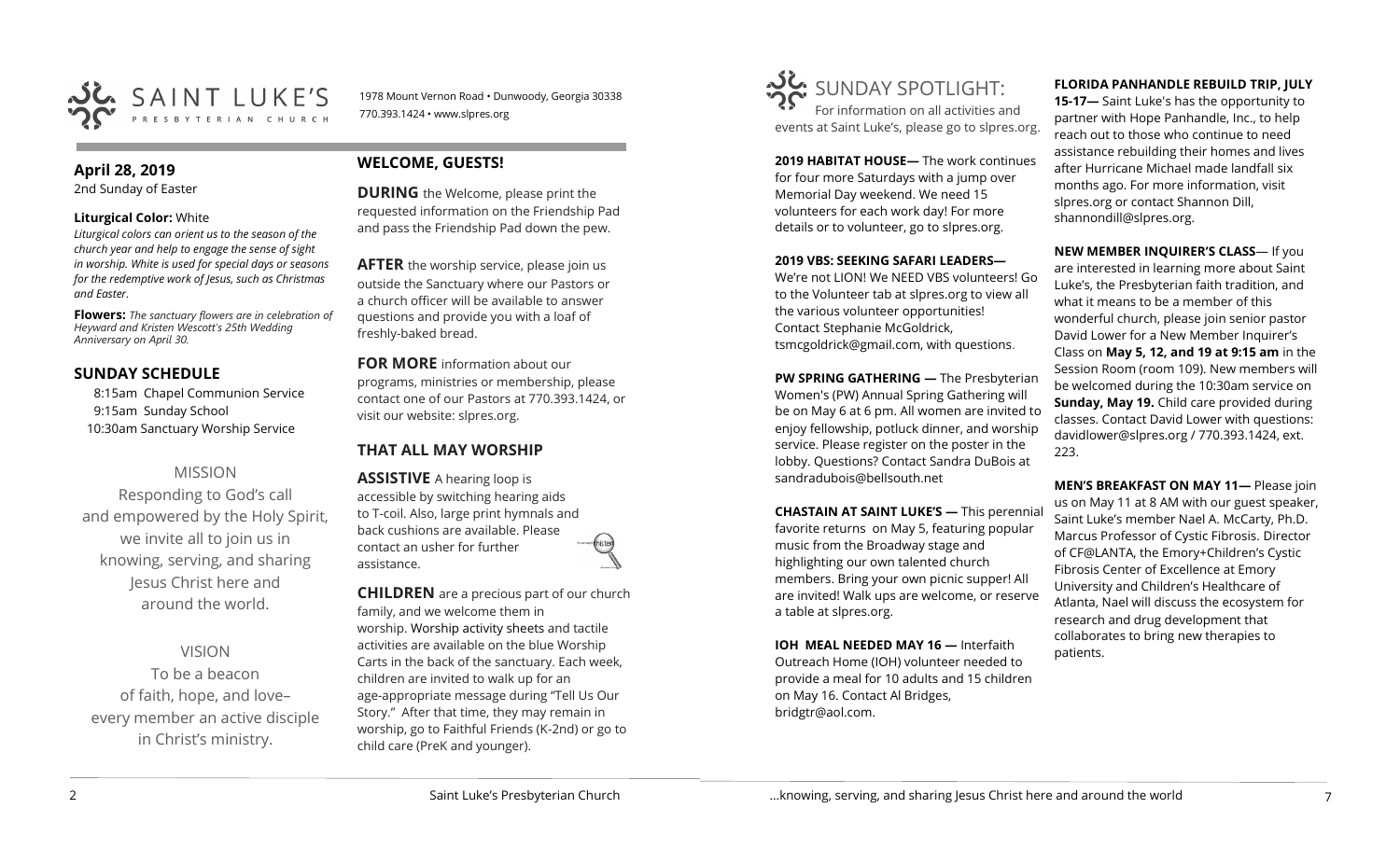# **In Preparation for Worship**

"It is not easy to convey a sense of wonder, let alone resurrection wonder, to another. It 's the very nature of wonder to catch us off guard, to circumvent expectations and assumptions. Wonder can 't be packaged, and it can 't be worked up. It requires some sense of being there and some sense of engagement. " *-Eugene H. Peterson*

# **Gathering Prayer**

**Prelude** Now the Green Blade Rises *arr. Emma Lou Diemer*

**Chiming of the Hour**

## **Welcome and Announcements**

# **Call to Worship\***

- Leader: Alleluia! Christ is Risen!
- **People: Christ is risen indeed!**
- Leader: Sin and death have been outdone by love and life!
- **People: The brilliant light of hope has come to shine forever!**
- Leader: Come let us worship and celebrate the Good News!
- **People: Alleluia! Christ is risen! Thanks be to God!**

# **Processional Hymn #251\*** Christ is Risen, Alleluia!

# **Call to Confession\***

Leader: The Lord be with you. **People: And also with you.**  Leader: Let us pray.

# **Prayer of Confession\***

Leader: The Lord be with you. **People: And also with you.** Leader: Let us pray...

**Jesus, our risen Lord, in our weakness, you call us. In our confusion, you teach us. In our troubles, you offer us peace. Meet us now as we come to hear your word. We confess that we fall short of embodying the grace and peace you have shown to us. Trusting in your love, we turn again to you, asking for your mercy and forgiveness, asking for a new and strengthened heart...** *(silence is kept for personal reflection...)*

Leader: Lord, in your mercy. **People: Hear our prayer. Amen.**